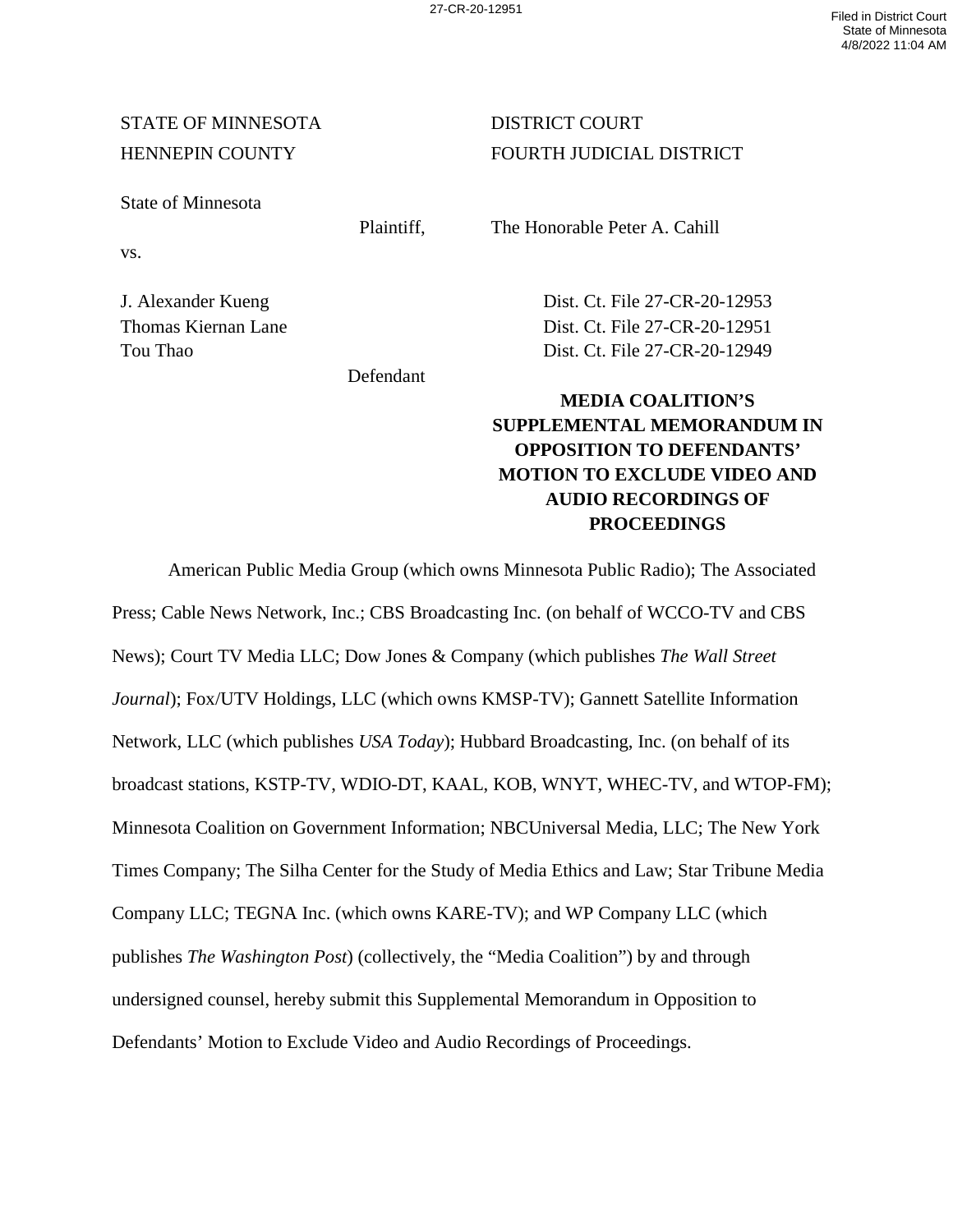In the past couple of years, two high-profile trials of former police officers have been livestreamed in this judicial district: Derek Chauvin's, in March and April of 2021, and Kimberly Potter's, in December 2021. These trials were historic for many reasons, including because they were the first and only criminal trials livestreamed, in their entirety, in the history of the State of Minnesota.

By nearly all accounts, these "experiments" meaningfully enhanced the press and public's First Amendment right of access to the criminal justice system without jeopardizing the defendants' Sixth Amendment fair trial rights or in any way distracting from the solemnity of the proceedings. In fact, as set forth at pages 6-8 of the Media Coalition's initial memorandum (filed September 1, 2021), members of the prosecution team, including Attorney General Keith Ellison and Jerry Blackwell; former Hennepin County Public Defender Mary Moriarty; Hennepin County Chief Judge Toddrick Barnette, and former (now retired) Hennepin County Chief Judge Kevin Burke all made public statements following the Chauvin trial reflecting their shared views that both the public and the judicial system had benefitted enormously from the livestreaming of the trial and that the experience had disproven the many unsubstantiated concerns opponents of cameras have historically offered in support of their position. Shortly thereafter, on June 18, the Minnesota Supreme Court directed its Advisory Committee on the Rules of Criminal Procedure (the "Advisory Committee") to consider whether the current requirements for audio-video coverage of criminal proceedings in Minnesota should be modified or expanded.<sup>1</sup>

<sup>&</sup>lt;sup>1</sup> The next meeting of the Advisory Committee is from 1:30 to 4:30 p.m. CDT on May 13. Any member of the press or public interested in attending can contact [kyle.christopherson@courts.state.mn.us](mailto:kyle.christopherson@courts.state.mn.us) for location/dial-in details. (Mr. Christopherson approved inclusion of his email address in this memorandum.)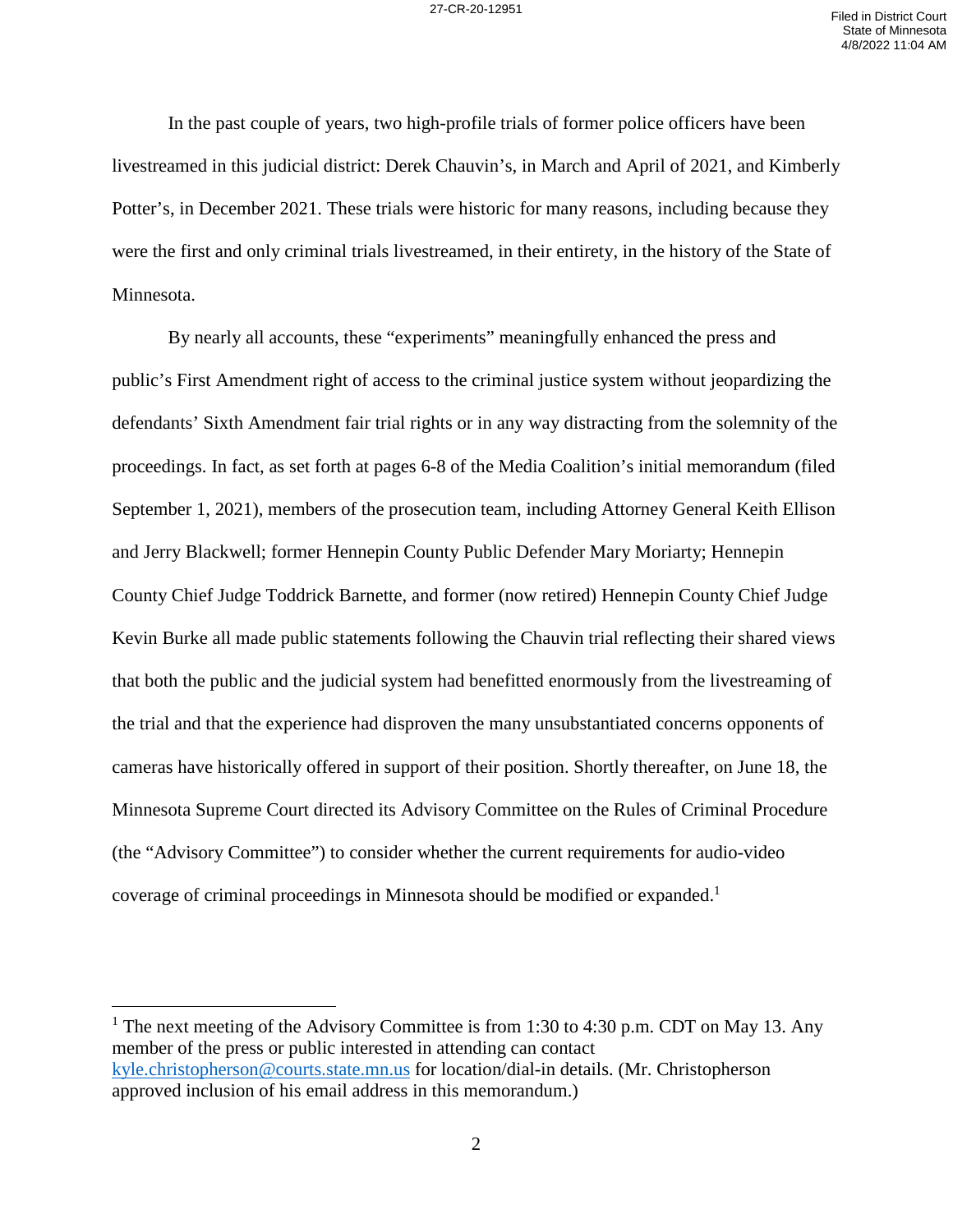Since then, this Court has submitted thoughtful comments to that Advisory Committee, stating that "as a district court judge, I have opposed the use of cameras in the courtroom in criminal cases, but my recent experience in *State v. Chauvin* has changed my opinion" and advocating for a change in the rules to create a "presumption that cameras be allowed in trials and sentencings." *See* Declaration of Emmy Parsons ("Parsons Decl.") Ex. A. Even more recently, The Honorable Judge Chu, who oversaw the Potter trial, told *Star Tribune* that both the Chauvin and Potter trials "proved to her that cameras can be present in the courtroom without being disruptive." *See* Parsons Decl. Ex. B. "I thought it was appropriate in the two cases and it went very smoothly," she said. *Id*. As she went on to say, "I forgot they were even there . . . ." *Id*.

The upcoming trial in this case promises to be equally historic, if for different reasons. Chauvin and Potter (and before them, former police officer Mohamed Noor) were convicted for actions directly attributable to them. But a guilty verdict in this case would be the first time the State has obtained "aid and abet" convictions against on-duty officers, not just for what they did, but also for *what they did not* do—*i.e.*, for failing, in their capacities as law enforcement officers, to intervene and stop the criminal conduct of a fellow officer. For that reason, many believe the prosecutions here, even before a verdict, mark a pivotal moment in American policing, portending a shift in how police are recruited, trained, and held accountable. *See, e.g.*, Parsons Decl. Ex. C. Whether that shift is good or bad is a matter of significant debate: some believe change is long overdue, while others believe the charges here, along with the social justice movement arising from George's Floyd's death, ignore the realities of policing and fail to give law enforcement officers their due. Suffice to say, the prosecution of these Defendants is controversial and closely watched, and it is paramount that the judicial system demonstrate its ability to deliver justice to both the victim and the accused. It can best do that by letting people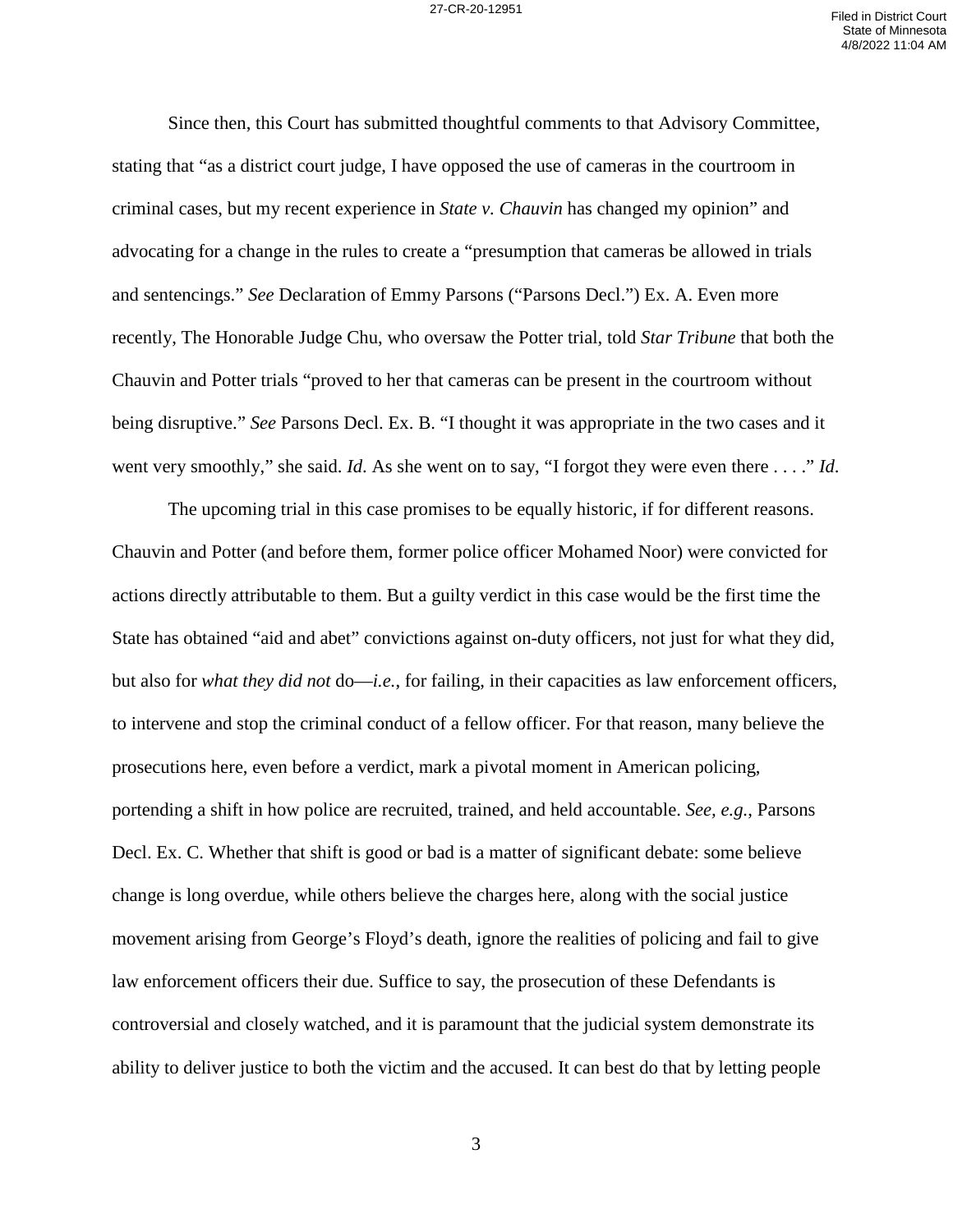watch the process unfold. For all these reasons, livestreaming of the trial in this case is just as important as it was for Chauvin's.

Nevertheless, the Media Coalition understands that the Court now plans to prohibit audio-video coverage, including livestreaming, of trial. Although the Court has not yet officially explained its rationale for reversing its January 11, 2022 Order, the Media Coalition assumes the decision is grounded in the Defendants' objection to such coverage, in the apparently retreating severity of the COVID-19 pandemic, and in the Court's belief that—absent the extenuating circumstances caused by the pandemic—its hands are tied by Minn. Gen. R. Prac. 4.02(d).

As this Court well knows, in one of the odd twists—perhaps silver linings—of the pandemic, the draconian requirements of Rule 4.02(d) were avoided in the Chauvin and Potter trials due to social distancing requirements: As this Court explained at page 8 of its November 4, 2020 Order, given the space limitations for the Chauvin trial, "the only way to vindicate the Defendants' constitutional right to a public trial and the media's and public's constitutional right of access to criminal trials is to allow audio and video coverage of the trial, including broadcast by the media."

Now, though, if the pandemic's current trajectory holds, it seems reasonable to believe that social distancing and masking will not be required at Defendants' June trial. $2$  Thus, even

 $2$  That said, the medically vulnerable, immunocompromised, and those who live with them (including parents of children under age 5 who are not yet eligible for vaccines) may still feel unable to attend trial in person.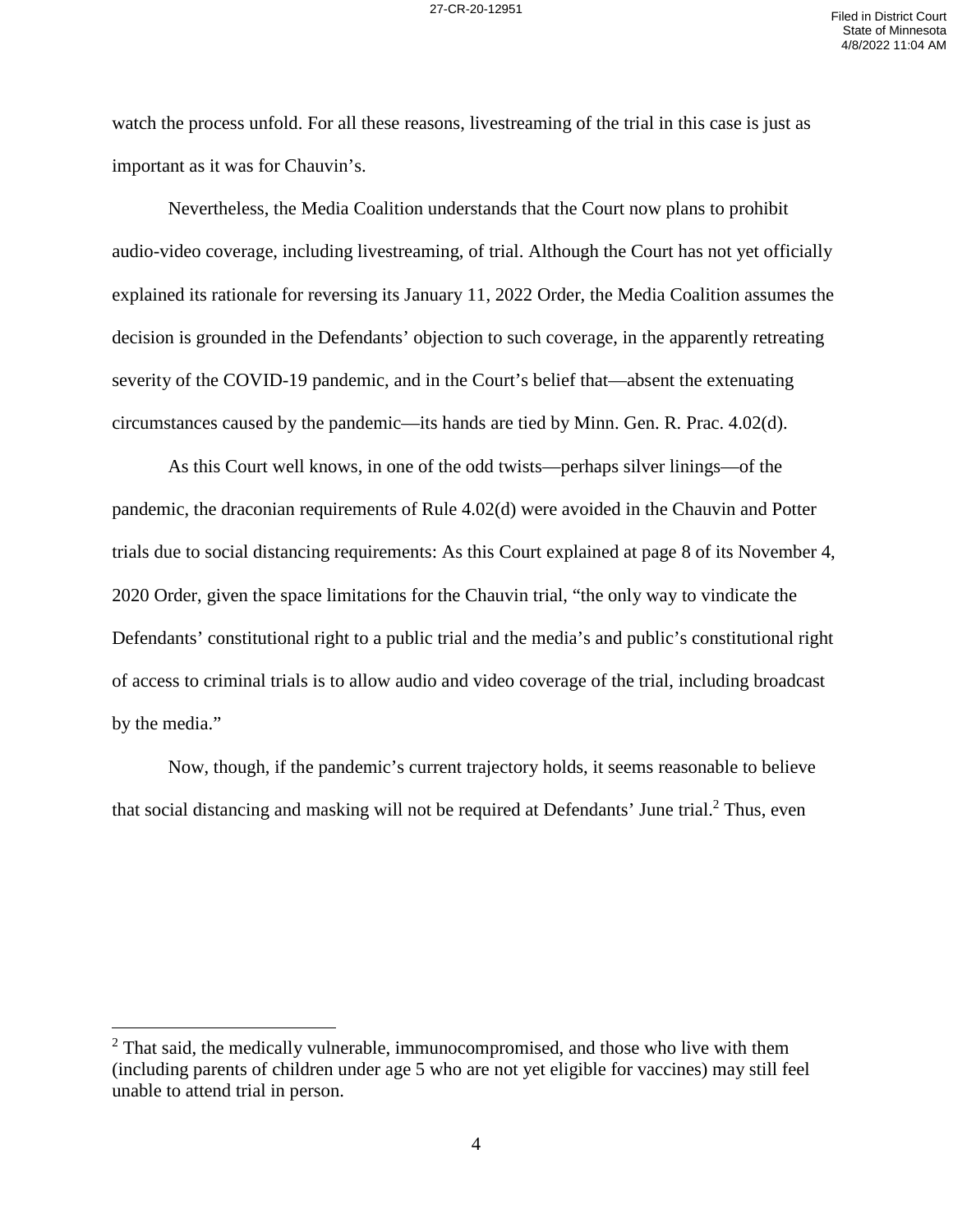though it seems the prosecutor,<sup>3</sup> the press, the public, and even this Court<sup>4</sup> all want the trial livestreamed, the Media Coalition understands the position this Court is in, given Rule 4.02(d), and the fact that the Supreme Court has not acted more swiftly to address this matter so that the Court might have more guidance in time for the trial.<sup>5</sup>

Read alone, Rule 4.02(d) gives *carte blanche* to parties to a criminal proceeding—both prosecutors and defendants—*unchecked, unilateral power* to limit public access by keeping cameras out of the courtroom during trials of utmost public concerns and interest. In this instance, it is Defendants who are the sole obstacles to the right of the press and public to watch their trial in real time. This is true even though these Defendants, as the Court previously noted, have argued in only "vague and general terms" that witnesses are reluctant to testify, and despite the fact that the Court found that Defendants had "fail[ed] to show that audio and video coverage

<sup>3</sup> On September 1, 2021, the State filed its Memorandum of Law Opposing Motions to Exclude Audio and Video Recording of Proceedings (available at [https://mncourts.gov/mncourtsgov/media/High-Profile-Cases/27-CR-20-12951-](https://mncourts.gov/mncourtsgov/media/High-Profile-Cases/27-CR-20-12951-TKL/Memorandum209012021.pdf)

*State v. Chauvin* highlighted the enormous benefit that came with televising those proceedings to ensure robust public access in the midst of COVID-19. Because of this Court's decision to broadcast *State v. Chauvin*, anyone who wanted could witness the fair administration of the criminal justice system in one of the most significant cases in this nation's history. The fact that the public observed jury selection, counsel's statements, and witness testimony allowed them to evaluate the fairness of these proceedings for themselves and fostered enormous public confidence in the process and its outcome.

4 *See* Parsons Decl. Ex. A.

[TKL/Memorandum209012021.pdf\)](https://mncourts.gov/mncourtsgov/media/High-Profile-Cases/27-CR-20-12951-TKL/Memorandum209012021.pdf). The State's brief acknowledged it was mistaken in opposing audio-video coverage of the Chauvin trial (Defendants consented to such coverage at that time) and stated at pages 2-3:

 $<sup>5</sup>$  The Advisory Committee will submit its recommendations to the Supreme Court on July 1,</sup> 2022, two weeks after this trial is slated to begin. Order, *In re: Minn. Supreme Ct. Advisory Comm. on Rule of Crim. Proc.*, No. ADM10-8049 (Minn. June 18, 2021), *available at*  [https://www.mncourts.gov/mncourtsgov/media/CIOMediaLibrary/News%20and%20Public%20](https://www.mncourts.gov/mncourtsgov/media/CIOMediaLibrary/News%20and%20Public%20Notices/Orders/ADM10-8049_Order_6-18-2021.pdf) [Notices/Orders/ADM10-8049\\_Order\\_6-18-2021.pdf.](https://www.mncourts.gov/mncourtsgov/media/CIOMediaLibrary/News%20and%20Public%20Notices/Orders/ADM10-8049_Order_6-18-2021.pdf)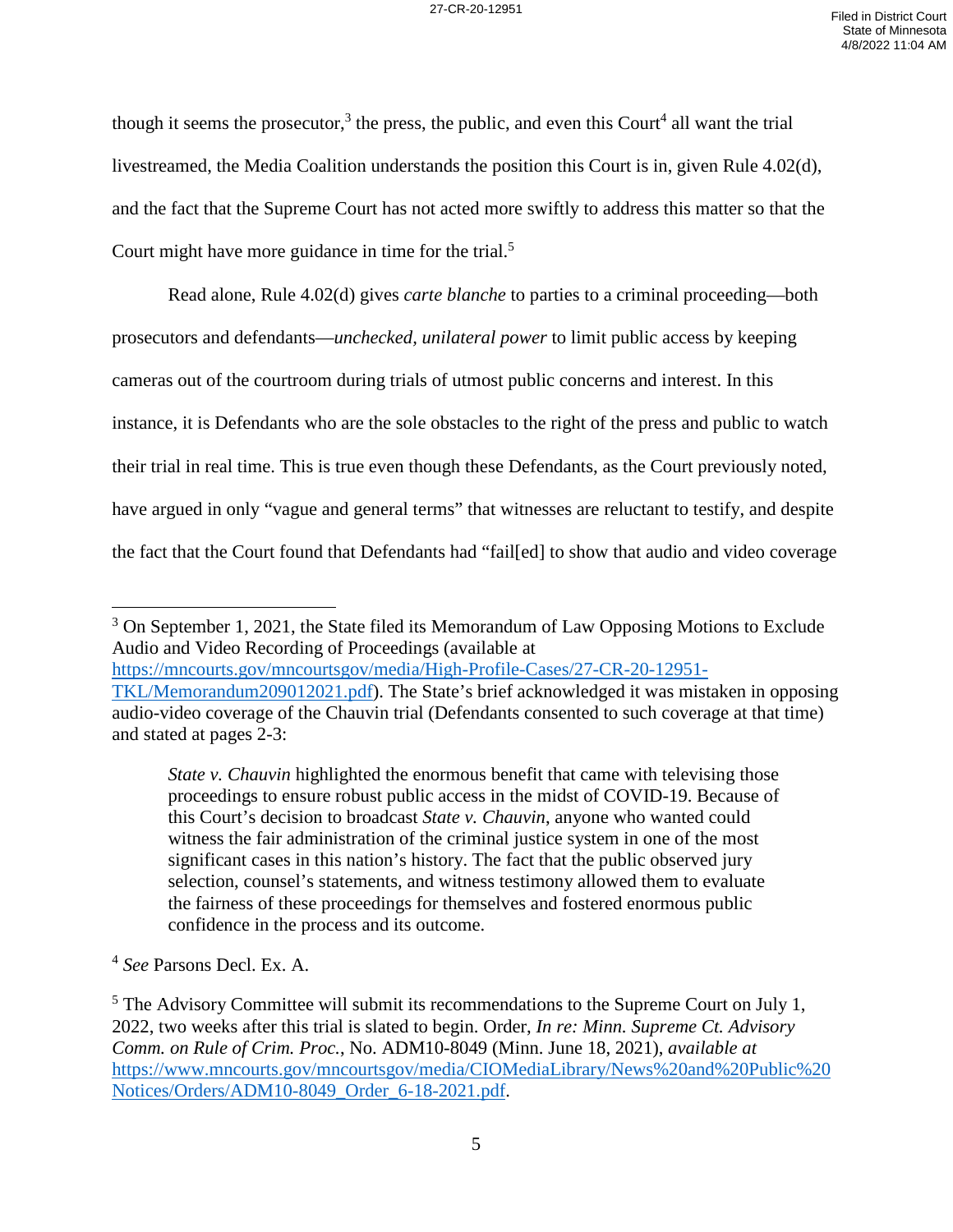of livestreaming will deprive them of a fair trial." Jan. 11 Order at 3-4. Indeed, the plain language of Rule 4.02(d) permits Defendants to object to camera coverage for any reason, or for *no reason at all*.

And yet: Even if the trial takes place in a courtroom that can seat more than the few members of the press and the public able to sit in the courtroom during the Chauvin and Potter trials, the Media Coalition expects the number of people interested in observing the trial in this case to far outstrip the number of seats in the courtroom.<sup>6</sup> For point of reference, more than 23 million people watched the reading of the verdict in the Chauvin case.<sup>7</sup> During the Potter trial, on a relatively mundane day of testimony on December 15, at least 16,000 people watched the proceedings in real time via the livestream coverage. Parsons Decl. ¶ 6. And even in the much lower-profile (and pre-pandemic) Noor trial, long lines formed for seats in the courtroom and many were turned away on the day of the verdict and Noor's first sentencing. *See* Declaration of Suki Dardarian ("Dardarian Decl.") ¶¶ 4-6 (filed Dec. 14, 2020). Stated simply, and as this Court previously recognized, "[t]here is no reason to anticipate that public interest in these cases has abated," and the trial "can be expected to receive ubiquitous media coverage given the vast public interest whether or not the joint trial is livestreamed." Jan. 11 Order at 4.<sup>8</sup>

1

<sup>&</sup>lt;sup>6</sup> The Media Coalition understands that the trial is likely to take place in a courtroom that can accommodate approximately 50 spectators (including family members of George Floyd and the Defendants, journalists, and the general public), and that the Court will make approximately 100 additional seats available in overflow rooms. Therefore, it seems fewer than 200 people will be able to "attend" Defendants' trial.

<sup>&</sup>lt;sup>7</sup> "Nielsen: at least 23.2 million watched Chauvin verdict," APNews.com (Apr. 22, 2021), [https://apnews.com/article/george-floyd-death-of-george-floyd-arts-and-entertainment-](https://apnews.com/article/george-floyd-death-of-george-floyd-arts-and-entertainment-90295405db812108acd9c45433b2a879)[90295405db812108acd9c45433b2a879.](https://apnews.com/article/george-floyd-death-of-george-floyd-arts-and-entertainment-90295405db812108acd9c45433b2a879)

<sup>&</sup>lt;sup>8</sup> Defendants may point to seats that went unfilled in the overflow rooms at their federal trial to suggest public interest in their prosecutions has waned. This is mistaken. Setting aside the subpar experience of watching a trial from an overflow room, *see* Dardarian Decl. ¶¶ 8-10, there are many reasons a member of the public may wish to monitor a high-profile trial but be unable to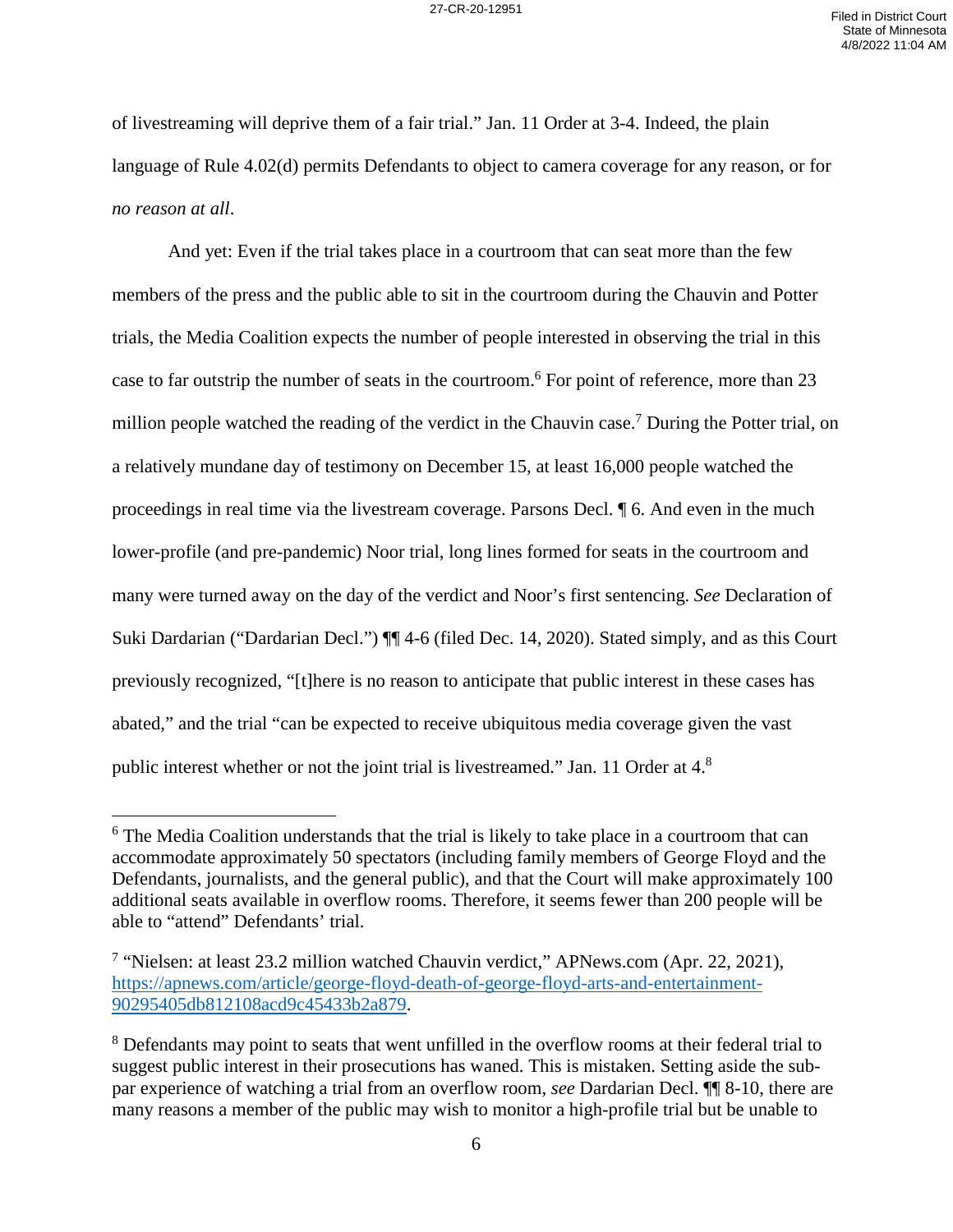Given the expected interest in the trial of these Defendants, should access to it return to the "*status quo*" of Rule 4.02(d) and should the *millions* of people who viewed the Chauvin trial suddenly be prevented from observing this one, the public will struggle to determine whether it believes justice was truly achieved in these prosecutions. At the very least, it will struggle to understand why two trials for the murder of the same man—first Chauvin's, now these Defendants'—could be held under considerably different conditions, where one is accessible to millions and the other is limited to the first 50 who can make it into the courtroom. They are likely to feel excluded, and exclusion breeds distrust. And while the Media Coalition certainly agrees Defendants should be *heard* on the issue of audio-video coverage of their cases, it is absurd that these three men (or any one party to a criminal case, for that matter) should be able to single-handedly prevent the press and public from fully monitoring the trial for one of the most notorious murders in State history—ironically, a murder fully captured on camera—just "because."

For all of these reasons—the enormous public interest in this case, its historic nature, the need for trust in the verdict, and the fact that people do not trust what they cannot see—the Media Coalition believes the Court retains and should exercise its discretion under Minn. Gen. R. Prac. 1.02 to "modify the application of [the General Rules of Practice] in any case to prevent manifest injustice" and to permit audio-video coverage, including livestreaming, of the

do so in person, including physical disability, visual impairment, inflexible work hours, small children, and lack of transportation. The expansion of audio-video access to courts during the pandemic has thus been a boon to members of the public who wish to meaningfully exercise their constitutional right to engage with the criminal justice system but do not have the abilities or resources to physically sit in a courtroom (or for that matter an overflow room) for days on end. We should not abandon the technology that makes remote monitoring of the system possible just because the pandemic is coming to an end; rather, we should embrace it, along with its ability to build trust with *all* members of the public, not just the privileged few who can attend in person.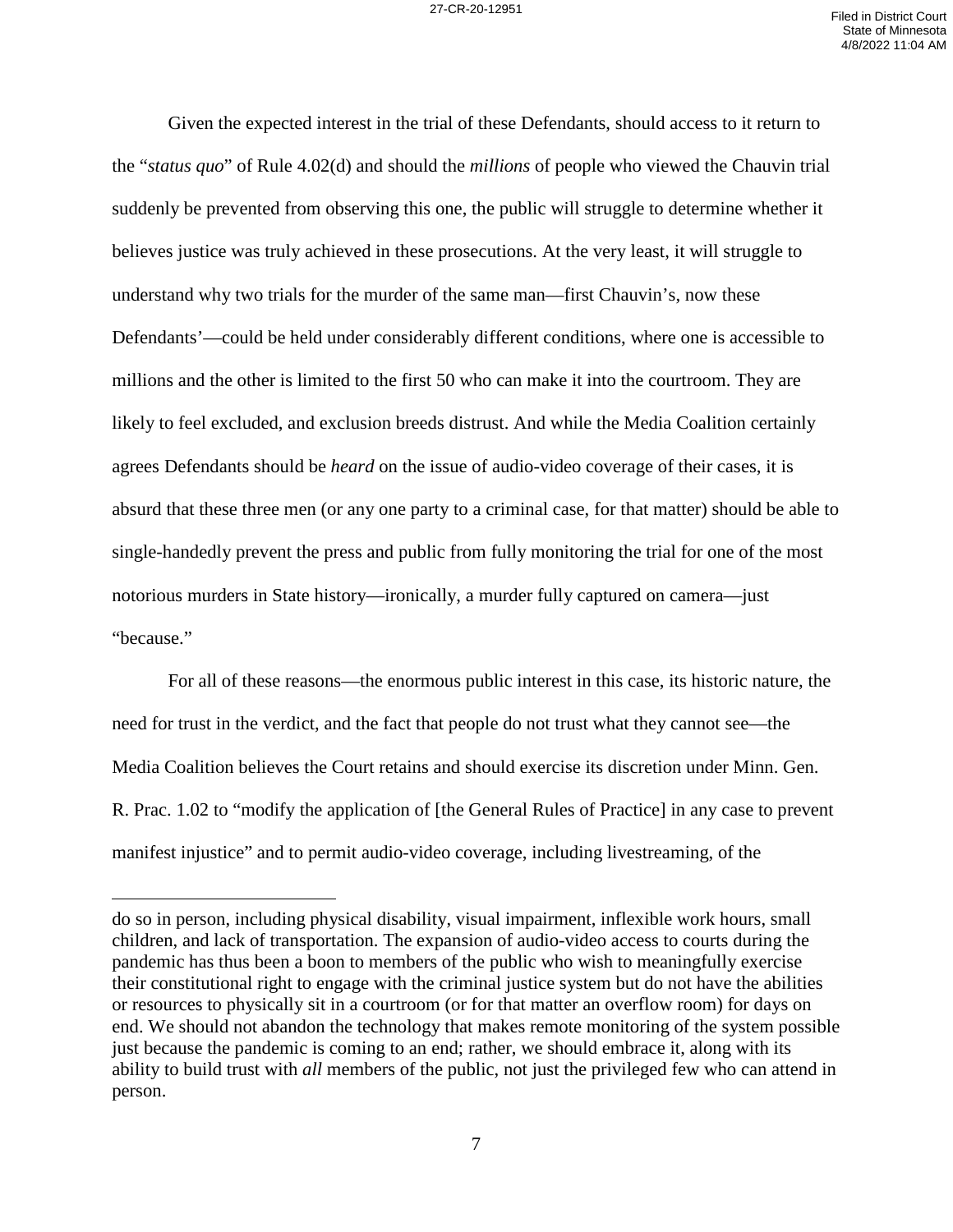upcoming trial.<sup>9</sup> Indeed, the First Amendment counsels in favor of this approach, *Presley v. Georgia*, 558 U.S. 209, 210 (2010) (per curiam) (stating that the First Amendment right of access is a right of meaningful access, and the Court must "take every reasonable measure to accommodate public attendance"), as this Court recognized when it first relied on its discretionary authority in a December 18, 2020 Order permitting audio-video coverage at these Defendants' trial, over the objection of the State. As the Court explained then, even if 50 seats are made available in the courtroom to members of the press and general public, that is no match for the "hundreds (if not thousands) of members of the public and the press" likely to assemble at the courthouse trying to gain access to this important trial. Dec. 18 Order at 5. Whatever the risk of infection with COVID-19 come June, the concerns the Court identified in December 2020 about large crowds, the insufficiency of overflow courtrooms to replicate in-person attendance, and the need to keep trial participants and court staff safe remain valid and relevant. The Media Coalition believes the Court would be well within its discretion under Rule 1.02 to permit audiovideo coverage in an attempt to avoid "manifest injustice"<sup>10</sup> and respectfully requests that it do so.

Finally, the Media Coalition encourages the Court to consider whether it is necessary, or appropriate, to make a decision concerning audio-video coverage at this time, when experts fear another surge may be around the corner.<sup>11</sup> At a minimum, the Media Coalition urges the Court to

<sup>&</sup>lt;sup>9</sup> In making this request, the Media Coalition uses the term "livestreaming" generically and interchangeably with "broadcasting" to convey that, one way or another, members of the public should be able to access, in real-time, unedited coverage of the entire trial, as if they were sitting in the courtroom.

 $10$  The Media Coalition also requests that, even if audio-video coverage is not permitted, still photography be permitted.

<sup>11</sup> *See* Mike Strobbe, *Experts worry about how US will see next COVID surge coming*, Associated Press, StarTribune.com (Mar. 25, 2022) [https://www.startribune.com/experts-worry-](https://www.startribune.com/experts-worry-about-how-us-will-see-next-covid-surge-coming/600159272/)